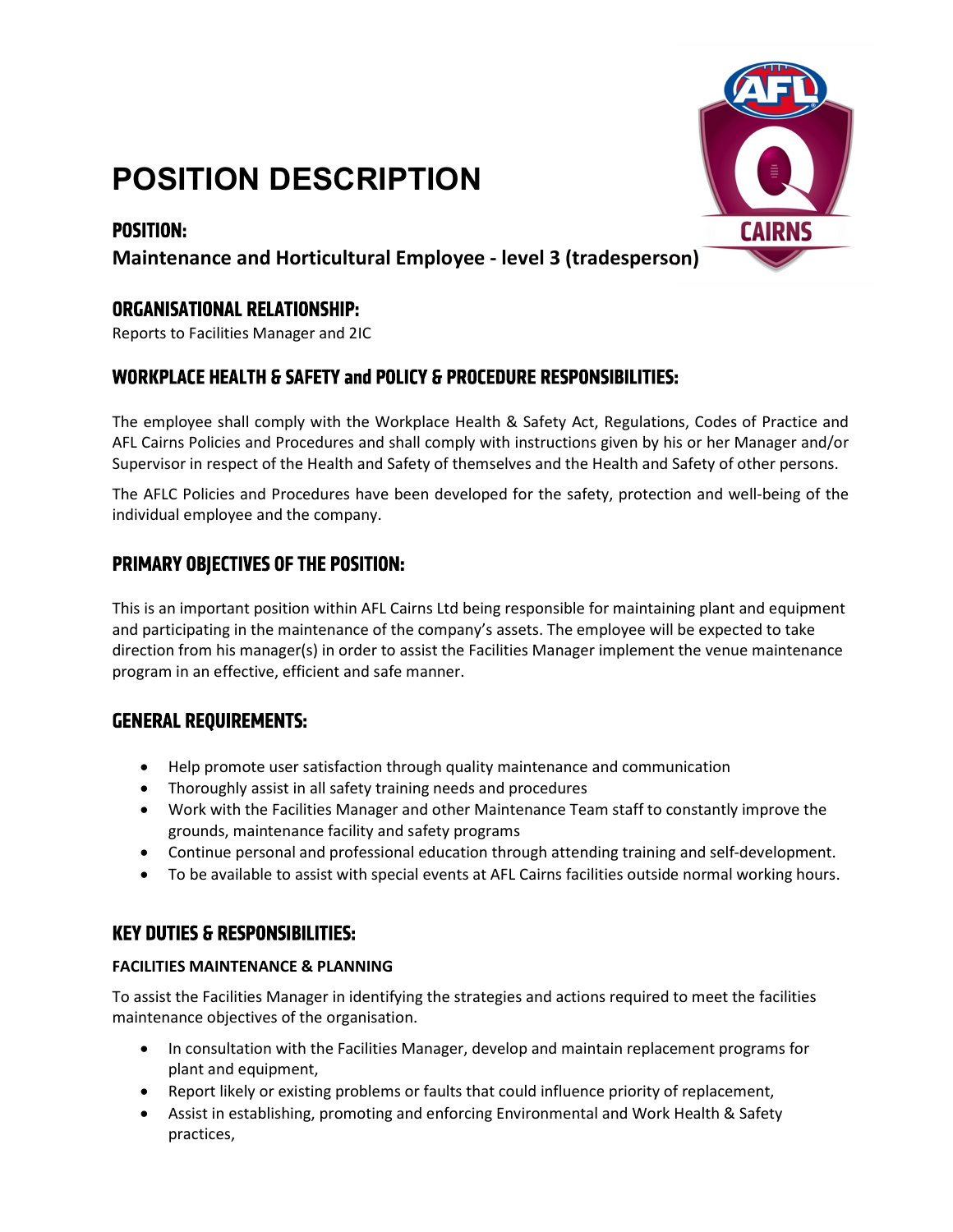- Ensure the cleanliness of the grounds, equipment and maintenance facility,
- Ensure cleanliness of the Facility, and any areas requiring attention are alerted to the Facilities Manager,
- Communicate in a professional manner including to subordinates, management, staff, customers and suppliers,
- Continue to expand knowledge in field conditioning, field construction and reconstruction, irrigation, machinery and equipment.

## FACILITIES OPERATIONS

To continuously improve and maintain the Facility in the highest quality condition by;

- Maintaining knowledge of the mechanical, hydraulic and electrical components used on grounds.
- Ensuring a working understanding of irrigation systems.
- Performing tasks that are necessary to keep maintenance facility and equipment clean, organised and safe on a daily basis.
- Inspect all equipment and tools that are assigned to specific tasks and report any deficiencies to the Facilities Manager.
- In consultation with the Facilities Manager and in compliance with the AFL Cairns 'ePar Management System', maintain the workshop area in a safe, efficient and tidy manner
- operate, maintain and adjust turf machinery as appropriate;
- clean machinery and inspect machinery after each use, reporting any problems to the Facilities Manager or other supervisor;
- apply fertilisers, fungicides, herbicides and insecticides as directed;
- prepare turf, synthetic, artificial and other surfaces for play;
- maintain and repair vehicles and/or motor engines;
- repair and minor renovation work involving carpentry and/or painting and/or welding;
- prepare and maintain all gardens, lawns and greens;
- conduct the planting, maintenance and care of trees;
- train and supervise employees of a lower grade, including apprentices;
- Work toward successful implementation of the 'ePar Management System';
- Work outside regular hours to ensure the successful running of special events at the venue.

#### TRAINING

To encourage Facilities Maintenance staff to develop a high level of skill and to employ those skills in their day-to-day work and to continually improve productivity and efficient work practices.

#### PROFESSIONAL DEVELOPMENT

To continually develop your knowledge of best-practice turf field management practices and techniques. **SELECTION CRITERIA:**